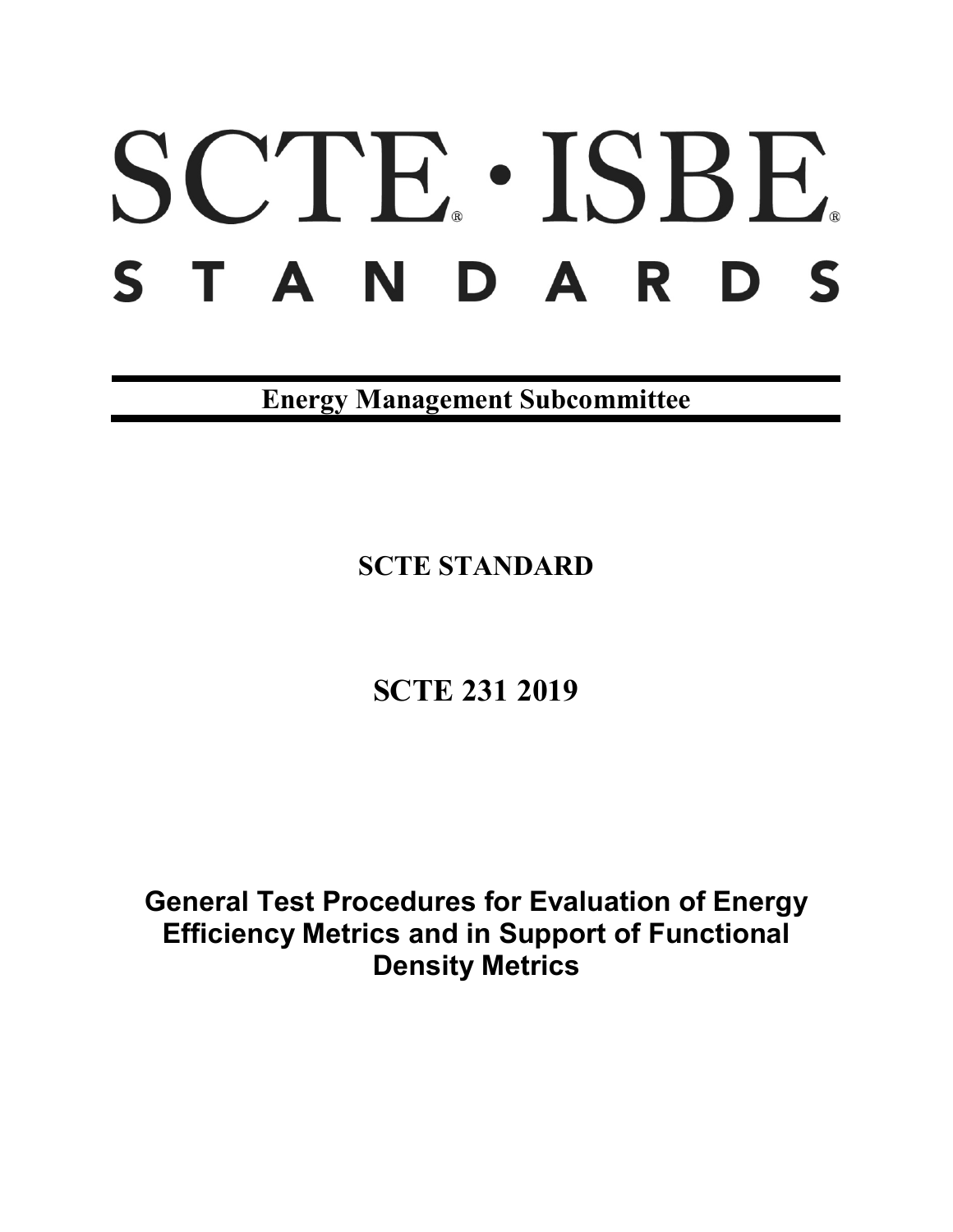# **NOTICE**

<span id="page-1-0"></span>The Society of Cable Telecommunications Engineers (SCTE) / International Society of Broadband Experts (ISBE) Standards and Operational Practices (hereafter called "documents") are intended to serve the public interest by providing specifications, test methods and procedures that promote uniformity of product, interchangeability, best practices and ultimately the long-term reliability of broadband communications facilities. These documents shall not in any way preclude any member or non-member of SCTE•ISBE from manufacturing or selling products not conforming to such documents, nor shall the existence of such standards preclude their voluntary use by those other than SCTE•ISBE members.

SCTE•ISBE assumes no obligations or liability whatsoever to any party who may adopt the documents. Such adopting party assumes all risks associated with adoption of these documents, and accepts full responsibility for any damage and/or claims arising from the adoption of such documents.

Attention is called to the possibility that implementation of this document may require the use of subject matter covered by patent rights. By publication of this document, no position is taken with respect to the existence or validity of any patent rights in connection therewith. SCTE•ISBE shall not be responsible for identifying patents for which a license may be required or for conducting inquiries into the legal validity or scope of those patents that are brought to its attention.

Patent holders who believe that they hold patents which are essential to the implementation of this document have been requested to provide information about those patents and any related licensing terms and conditions. Any such declarations made before or after publication of this document are available on the SCTE•ISBE web site at [http://www.scte.org.](http://www.scte.org/)

All Rights Reserved

© Society of Cable Telecommunications Engineers, Inc. 2019 140 Philips Road Exton, PA 19341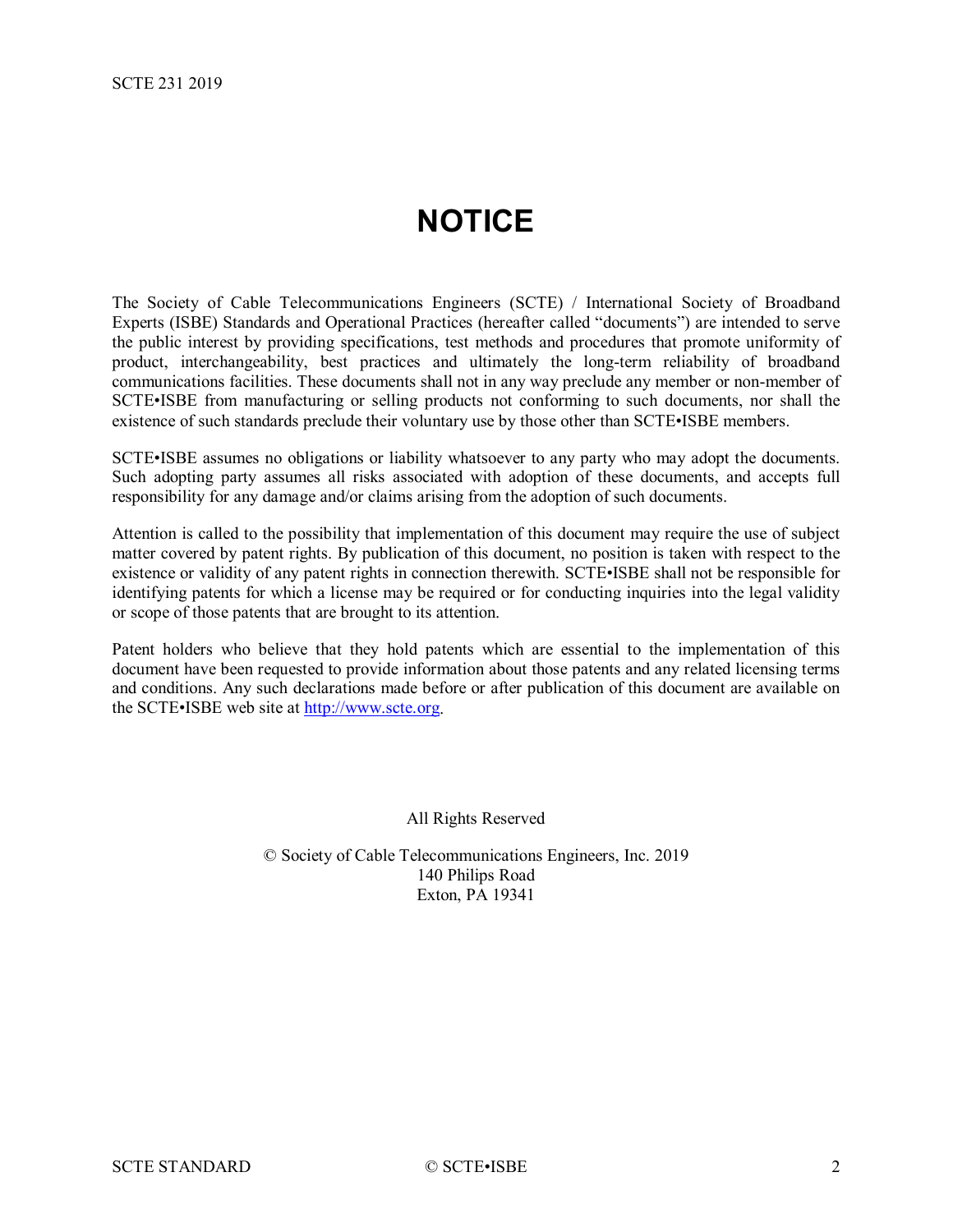# **Table of Contents**

**Title Page Number**

|                |                        |                                                                      | n ağun anından                                                   |  |  |
|----------------|------------------------|----------------------------------------------------------------------|------------------------------------------------------------------|--|--|
| <b>NOTICE</b>  |                        |                                                                      |                                                                  |  |  |
|                | 1. Introduction        |                                                                      | 4                                                                |  |  |
|                | 1.1.                   |                                                                      | $\overline{4}$                                                   |  |  |
|                | 1.2.                   | Scope                                                                | $\overline{4}$                                                   |  |  |
|                | 1.3.                   | <b>Benefits</b>                                                      | $\overline{4}$                                                   |  |  |
|                | 1.4.                   |                                                                      |                                                                  |  |  |
|                | 1.5.                   |                                                                      |                                                                  |  |  |
| 2.             | Normative References   |                                                                      |                                                                  |  |  |
|                | 2.1.                   | <b>SCTE References</b>                                               | $\overline{5}$                                                   |  |  |
|                | 2.2.                   |                                                                      | 5                                                                |  |  |
|                | 2.3.                   |                                                                      | 5<br>5                                                           |  |  |
| 3 <sub>1</sub> | Informative References |                                                                      |                                                                  |  |  |
|                | 3.1.                   | SCTE References ________                                             | 5                                                                |  |  |
|                |                        |                                                                      | 5                                                                |  |  |
|                | 3.3.                   |                                                                      | 5                                                                |  |  |
| 4.             |                        | $6\phantom{1}$<br>$6\phantom{1}$                                     |                                                                  |  |  |
| 5.             | Abbreviations          |                                                                      |                                                                  |  |  |
| 6.             |                        | Measurements                                                         | $6\phantom{1}6$                                                  |  |  |
|                | 6.1.                   |                                                                      | 6                                                                |  |  |
|                | 6.2.                   |                                                                      | $6\phantom{1}$                                                   |  |  |
|                |                        | 6.2.1.                                                               |                                                                  |  |  |
|                |                        | 6.2.2. Humidity                                                      | $\overline{7}$                                                   |  |  |
|                |                        | 6.2.3.<br>Barometric Pressure                                        | $\overline{7}$                                                   |  |  |
|                |                        | 6.2.4.<br>Voltage                                                    | $\overline{7}$                                                   |  |  |
|                | 6.3.                   | Measurement Equipment                                                | $\overline{7}$                                                   |  |  |
|                |                        | 6.3.1. Calibration and Preparation                                   | $\overline{7}$                                                   |  |  |
|                |                        |                                                                      |                                                                  |  |  |
|                |                        | 6.3.3.                                                               |                                                                  |  |  |
|                | 6.4.                   | Power Source                                                         |                                                                  |  |  |
|                | 6.5.                   |                                                                      |                                                                  |  |  |
|                | 6.6.                   |                                                                      | 8                                                                |  |  |
|                | 6.7.                   | Test Configuration ______________                                    | $\begin{array}{c c c c} \hline \rule{0pt}{16pt} & 9 \end{array}$ |  |  |
|                |                        | System Definition and Determination of Test Scenarios 2008<br>6.7.1. |                                                                  |  |  |
|                | 6.8.                   | <b>Power Measurements</b>                                            | 9                                                                |  |  |
|                | 6.9.                   | 9                                                                    |                                                                  |  |  |
|                | 6.10.                  | Recording of Results                                                 | 10                                                               |  |  |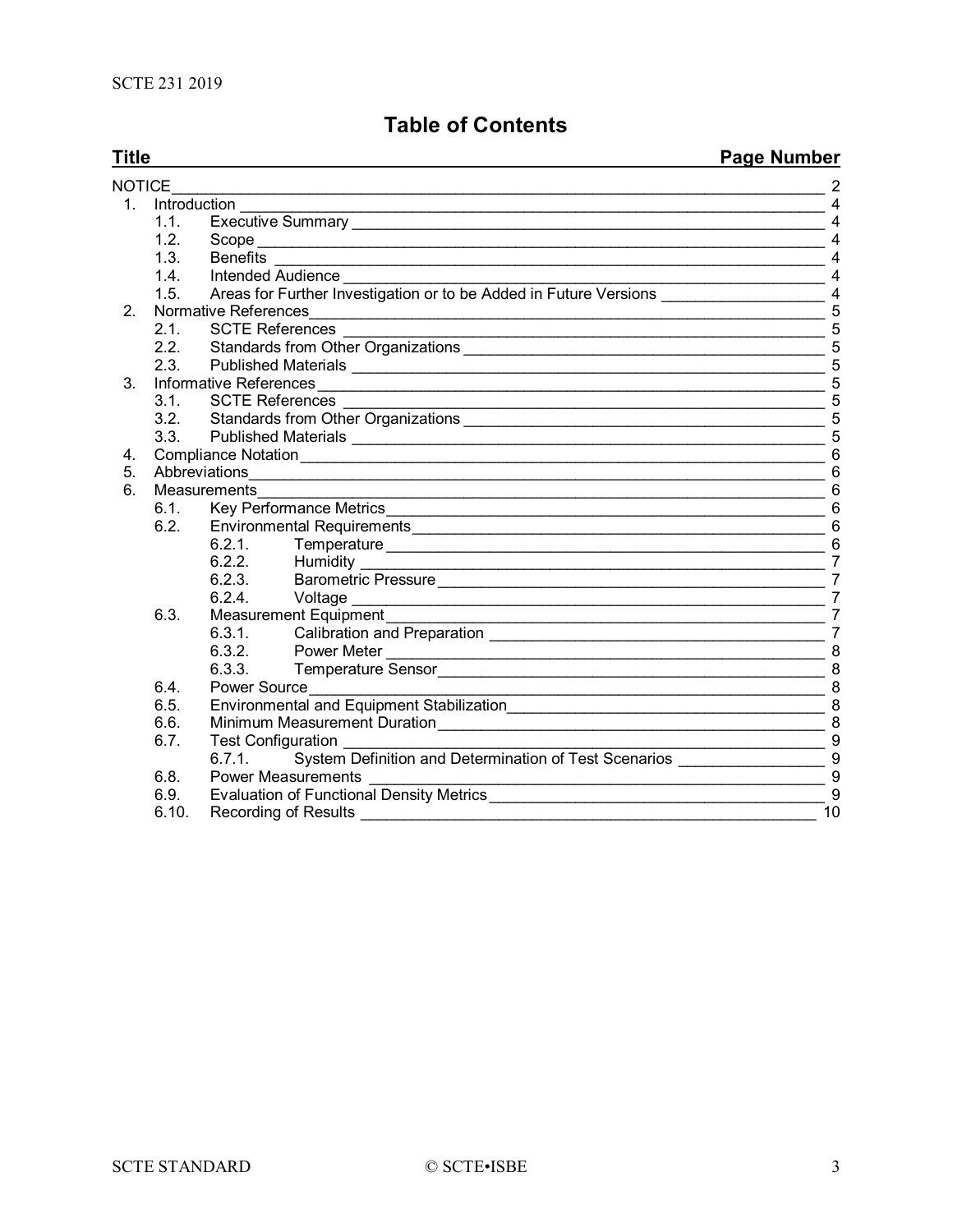# <span id="page-3-6"></span><span id="page-3-1"></span><span id="page-3-0"></span>**1. Introduction**

### **1.1. Executive Summary**

A series of SCTE documents are being created to provide the cable operator with standard references for determining how well a piece of access network equipment performs in terms of minimizing the power required to do its particular job. In addition, the standards provide the means to quantify the amount of useful work the equipment provides per physical space. This document supports the series of supplemental standards by providing a common set of testing procedures and methodologies to be used for evaluating the power consumption metrics defined by those standards.

#### <span id="page-3-2"></span>**1.2. Scope**

Cable operator networks are large expansive networks that involve hundreds if not thousands of miles of coaxial or fiber cable powered by power supplies in the outside plant and connecting customers to critical infrastructure facilities such as hubs, headends, data centers, regional, and national distribution datacenters. In these facilities is a vast array of equipment responsible for the production and support of the cable operator's products and services such as voice, video, data, home automation and security, and Wi-Fi. The importance of powering all of these devices in the critical facilities is ever increasing as the customer expectation is for 100% availability due to the critical nature of the services being provided to business and residential customers. Standard methodologies are needed to measure the energy consumption for the various network element classes as well as measuring the density of hardware to meet the needs of optimizing critical space.

This document covers the general test procedures that are common to all equipment types and specifies the environmental conditions for evaluating cable equipment energy efficiency metrics. Expectations of measurement equipment as well as guidelines on the recording of results are also covered. This standard will be included as a normative reference in each supplemental standard in the series covering metrics and specific test procedures for the various equipment types.

The requirements in this document are applicable to all equipment types unless superseded by that equipment type's supplemental SCTE standard.

# <span id="page-3-3"></span>**1.3. Benefits**

This standard defines general testing configuration and procedures in support of energy-specific performance metrics based on service features that are inherent to the type of equipment. This standard will contribute to improve the overall energy footprint by enabling engineering driven decisions that reduce energy consumption at the source of power consumption.

#### <span id="page-3-4"></span>**1.4. Intended Audience**

Cable operator headend and hub engineers and testing staff, procurement teams, and operations staff; cable equipment vendor testing staff.

#### <span id="page-3-5"></span>**1.5. Areas for Further Investigation or to be Added in Future Versions**

As the industry migrates towards Distributed Access Architectures (DAA), these specifications may be expanded to accommodate these changes.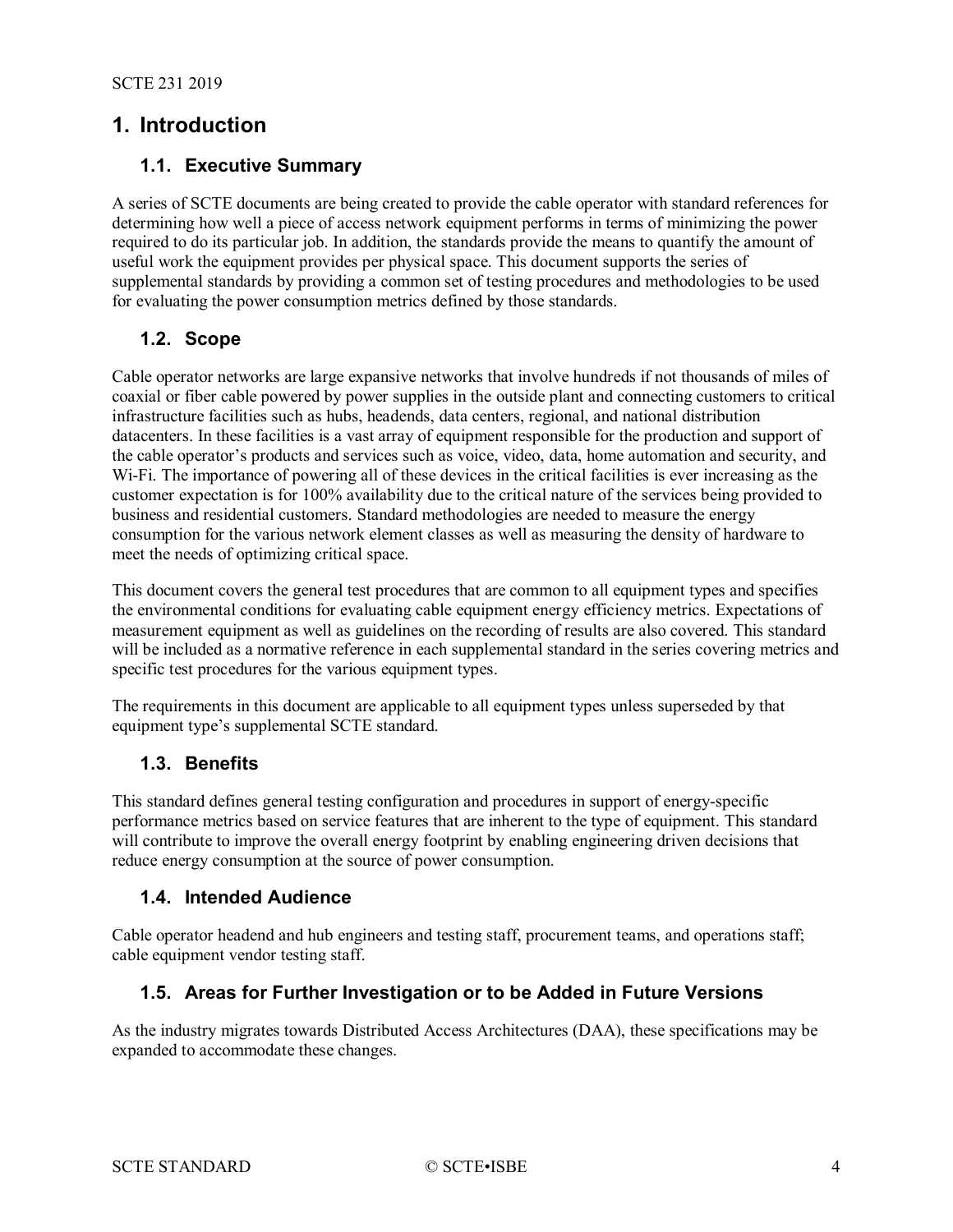# <span id="page-4-7"></span>**2. Normative References**

The following documents contain provisions, which, through reference in this text, constitute provisions of this document. At the time of Subcommittee approval, the editions indicated were valid. All documents are subject to revision; and while parties to any agreement based on this document are encouraged to investigate the possibility of applying the most recent editions of the documents listed below, they are reminded that newer editions of those documents might not be compatible with the referenced version.

### <span id="page-4-0"></span>**2.1. SCTE References**

<span id="page-4-1"></span>• No normative references are applicable.

#### **2.2. Standards from Other Organizations**

- [ATIS-0600015.2018] *Energy Efficiency for Telecommunication Equipment: Methodology for Measurement and Reporting – General Requirements*, May 2018
- [NIST Handbook 150] *NVLAP Procedures and General Requirements*, February 2006, <http://www.nist.gov/nvlap/upload/nist-handbook-150.pdf>
- [NIST Handbook 150-2A] *NVLAP Calibration Laboratories - Technical Guide for Electromagnetic DC Low Frequency Measurements*, March 2004, <http://www.nist.gov/nvlap/upload/hb150-2a-1.pdf>

# <span id="page-4-2"></span>**2.3. Published Materials**

• No normative references are applicable.

# <span id="page-4-3"></span>**3. Informative References**

The following documents might provide valuable information to the reader but are not required when complying with this document.

#### <span id="page-4-4"></span>**3.1. SCTE References**

• [SCTE 203 2014] *Product Environmental Requirements for Cable Telecommunications Facilities – Test Methods*

# <span id="page-4-5"></span>**3.2. Standards from Other Organizations**

<span id="page-4-6"></span>• No informative references are applicable.

#### **3.3. Published Materials**

• No informative references are applicable.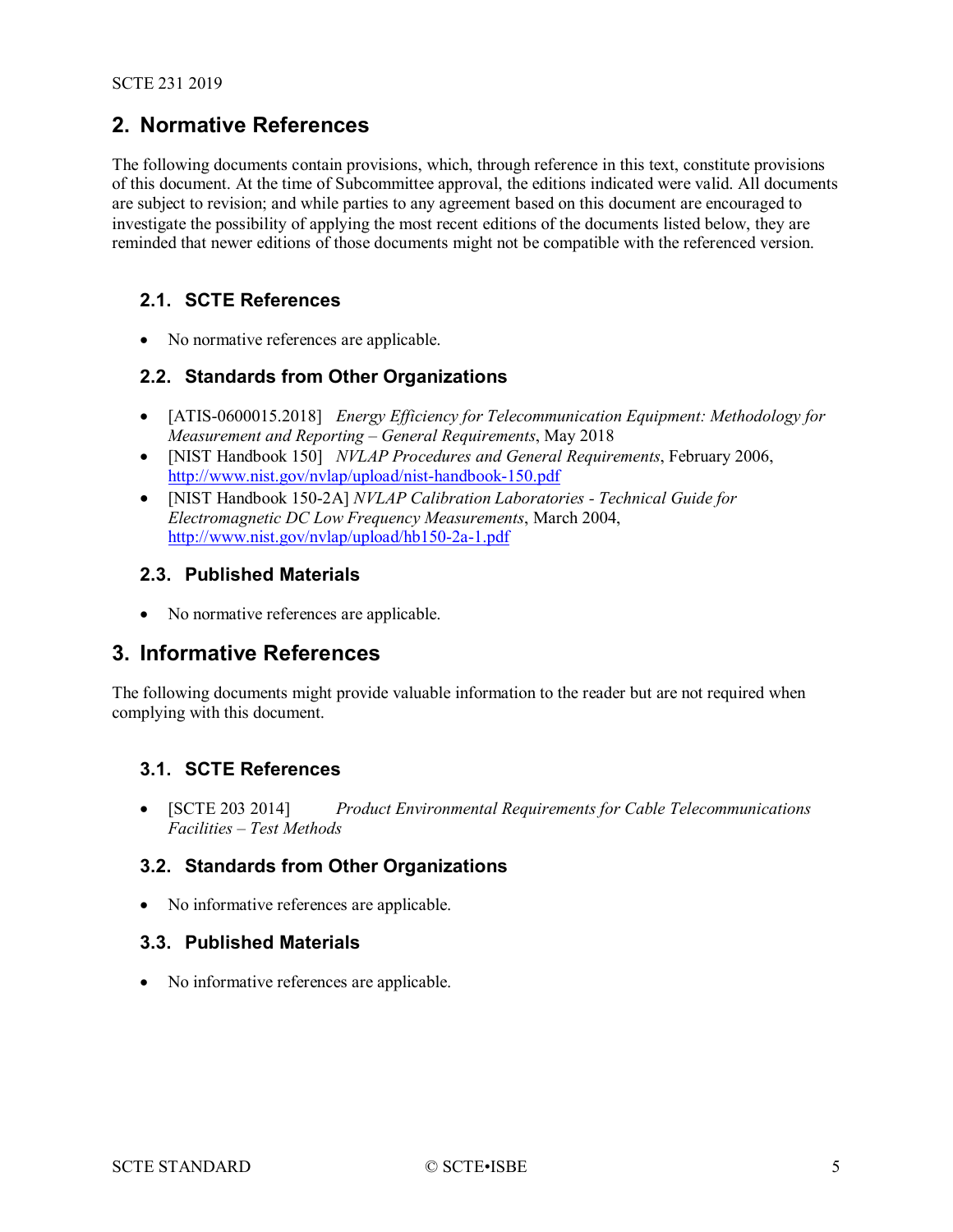# **4. Compliance Notation**

| shall            | This word or the adjective "required" means that the item is an        |  |
|------------------|------------------------------------------------------------------------|--|
|                  | absolute requirement of this document.                                 |  |
| shall not        | This phrase means that the item is an absolute prohibition of this     |  |
|                  | document.                                                              |  |
| <i>forbidden</i> | This word means the value specified shall never be used.               |  |
|                  | This word or the adjective "recommended" means that there may exist    |  |
| should           | valid reasons in particular circumstances to ignore this item, but the |  |
|                  | full implications should be understood and the case carefully weighted |  |
|                  | before choosing a different course.                                    |  |
|                  | This phrase means that there may exist valid reasons in particular     |  |
| should not       | circumstances when the listed behavior is acceptable or even useful,   |  |
|                  | but the full implications should be understood and the case carefully  |  |
|                  | weighed before implementing any behavior described with this label.    |  |
|                  | This word or the adjective "optional" means that this item is truly    |  |
|                  | optional. One vendor may choose to include the item because a          |  |
| may              | particular marketplace requires it or because it enhances the product, |  |
|                  | for example; another vendor may omit the same item.                    |  |
|                  | Use is permissible for legacy purposes only. Deprecated features may   |  |
| deprecated       | be removed from future versions of this document. Implementations      |  |
|                  | should avoid use of deprecated features.                               |  |

# <span id="page-5-0"></span>**5. Abbreviations**

| <b>ATIS</b>     | Alliance for Telecommunications Industry Solutions  |
|-----------------|-----------------------------------------------------|
| <b>DAA</b>      | Distributed Access Architectures                    |
| <b>EUT</b>      | equipment under test                                |
| $\overline{Hz}$ | hertz                                               |
| <b>NIST</b>     | National Institute of Standards and Technology      |
| <b>NVLAP</b>    | National Voluntary Laboratory Accreditation Program |
| <b>SCTE</b>     | Society of Cable Telecommunications Engineers       |

# <span id="page-5-2"></span><span id="page-5-1"></span>**6. Measurements**

# **6.1. Key Performance Metrics**

The requirements in this document support the evaluation of key performance metrics for cable network equipment. The key performance metrics for each specific equipment type are documented in a corresponding supplemental standard.

# <span id="page-5-4"></span><span id="page-5-3"></span>**6.2. Environmental Requirements**

# *6.2.1. Temperature*

For equipment with forced air cooling as often found in a data center or headend, the Equipment Under Test (EUT) *shall* be evaluated at an ambient temperature of  $25^{\circ}C \pm 3^{\circ}C$  (77  $\pm$  5°F). The temperature *shall* be measured just in front of (upwind of) an airflow inlet of the EUT at a distance not to exceed 2 cm and with the temperature sensor not touching the EUT.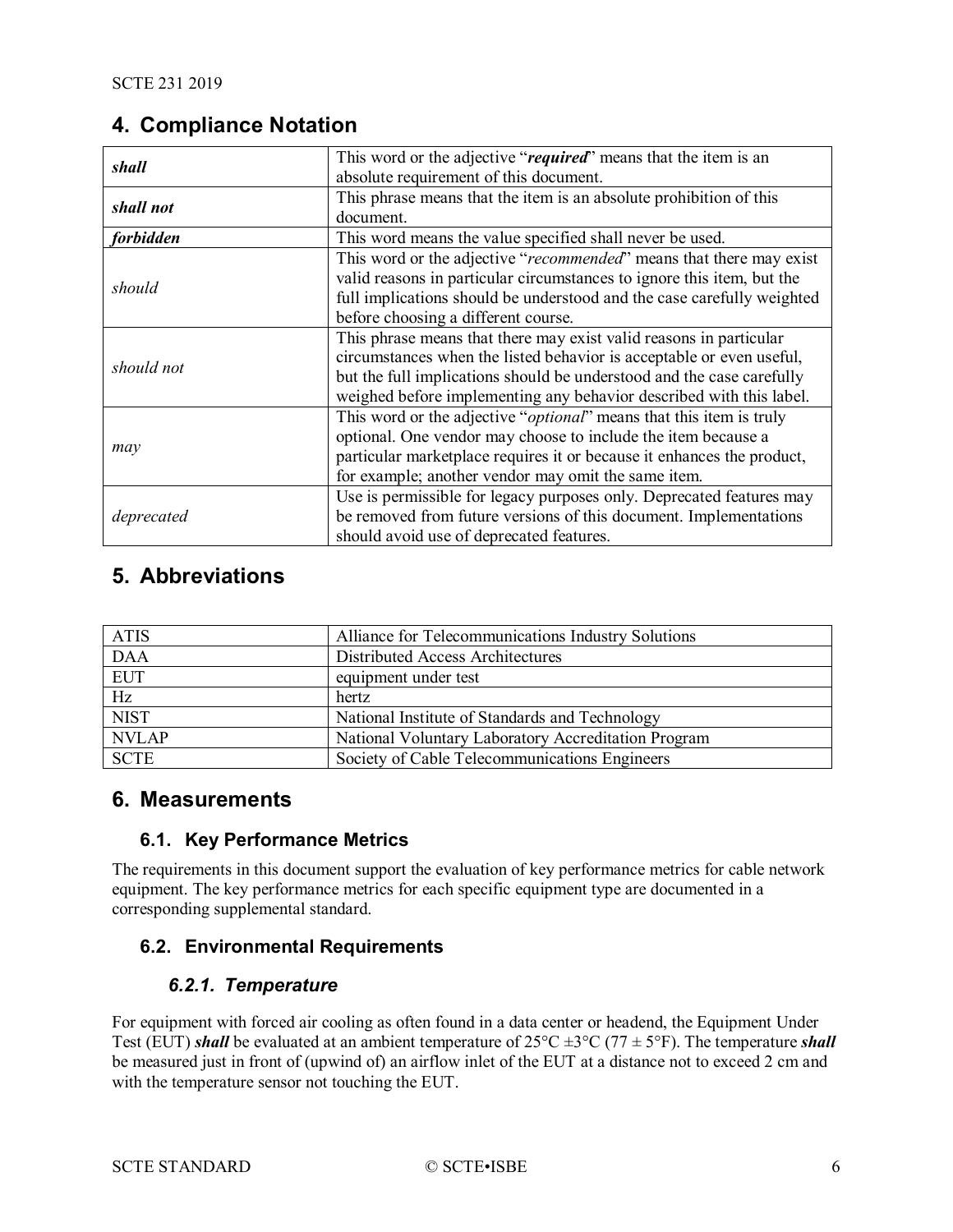#### SCTE 231 2019

<span id="page-6-0"></span>For equipment with convection cooling as often found in a node or outside cabinet, the EUT *shall* be evaluated at an ambient temperature of 25°C ±3°C (77 ± 5°F). The temperature *shall* be measured next to the EUT at a distance of 3 inches from the EUT and with the temperature sensor not touching the EUT.

#### *6.2.2. Humidity*

<span id="page-6-1"></span>The EUT *shall* be evaluated at a relative humidity between 10% to 80%.

#### *6.2.3. Barometric Pressure*

<span id="page-6-2"></span>The EUT *shall* be evaluated at a barometric pressure between 1020 and 812 mbar. This corresponds to typical barometric pressure between altitudes of 60m (197ft) below sea level to 1829m (6000ft) above sea level.

#### *6.2.4. Voltage*

#### *6.2.4.1. DC Powered Equipment*

DC powered EUTs *shall* be evaluated per the requirements specified in [ATIS-0600015.2018] – section 5.2.4.1.

#### *6.2.4.2. AC Powered Equipment*

AC powered EUTs *shall* be evaluated per the requirements specified in [ATIS-0600015.2018] – section 5.2.4.2.

#### <span id="page-6-4"></span><span id="page-6-3"></span>**6.3. Measurement Equipment**

#### *6.3.1. Calibration and Preparation*

All measurement equipment *shall* be calibrated per manufacturer recommendations. All measurement equipment *shall* be in a current state of calibration traceable to the National Institute of Standards and Technology (NIST) requirements or counterpart national metrology institute in other countries.

The make, model number and date of calibration expiration of each unit of test equipment used for the test *shall* be recorded.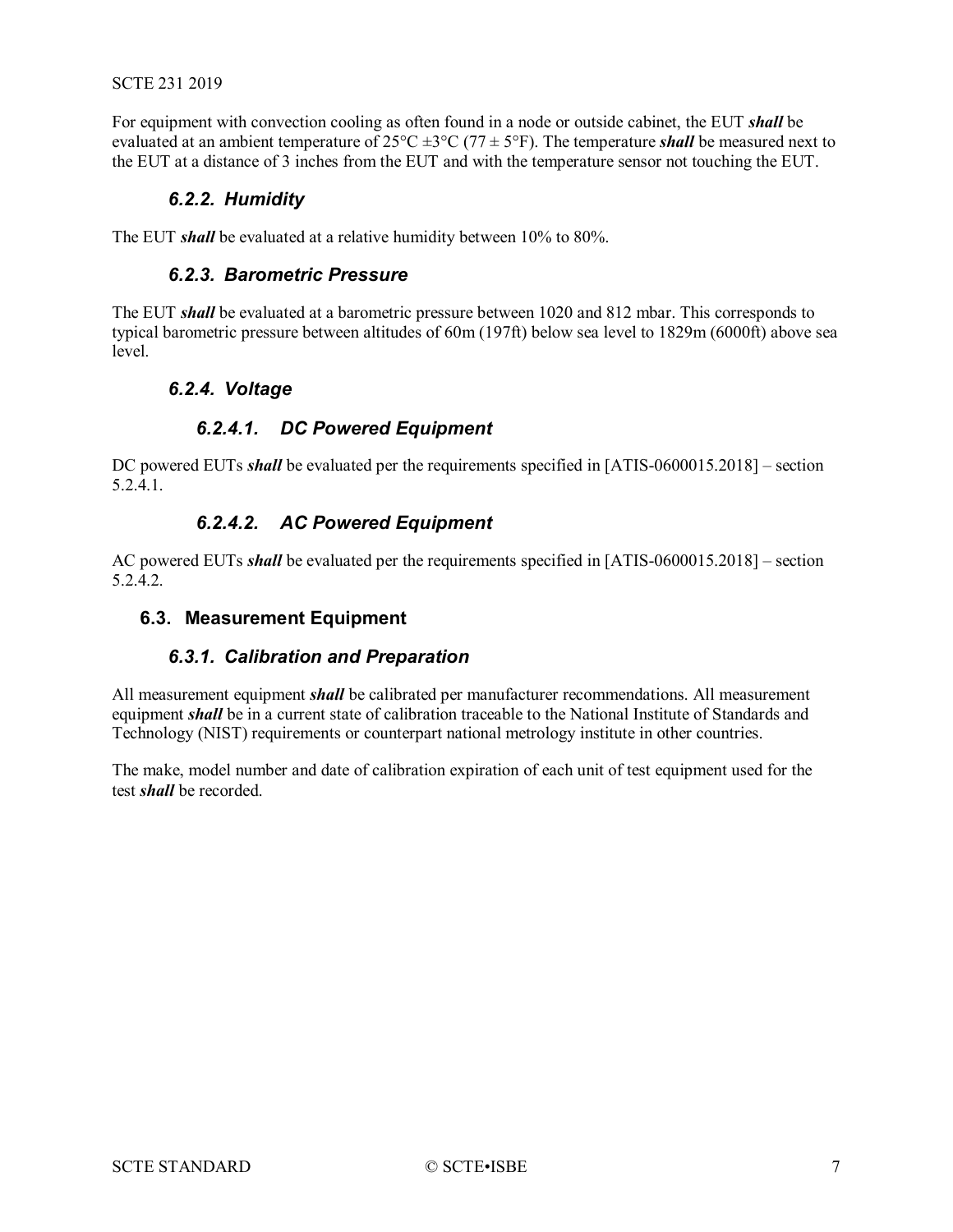# *6.3.2. Power Meter*

<span id="page-7-5"></span><span id="page-7-0"></span>A Power Meter *shall* be used to measure total *true* power consumption (in **watts**) of the EUT chassis as determined by measurements at the power entry point just outside the chassis.

Power Meters *shall* possess the following additional attributes:

- A) Minimum Measurement Resolution: Power measurements *shall* have a resolution of 5 digits or greater.
- B) Measurement Accuracy: Power measurements *shall* be reported by the power meter with an overall accuracy of 1% or better.
- C) Crest Factor: A current crest factor of 3 or more at its rated range value. For power meters that do not specify the current crest factor, the power meter must be capable of measuring an amperage spike of at least 3 times the maximum amperage measured during any 1 second sample.
- D) Minimum Bandwidth of Input Circuitry: 80 kHz
- E) Minimum Frequency Response: 3.0 kHz Minimum Digitizing Sampling Rate: 40 kHz
- F) Storage of Test Results:
	- a. Ability to log and store data for the total measurement period

#### *6.3.3. Temperature Sensor*

<span id="page-7-2"></span><span id="page-7-1"></span>Ambient temperature measurements *shall* be made with a sensor with an accuracy of  $\pm 0.5^{\circ}$  C or better. Temperature sensors *should* have a response time on the order of 1 second.

#### **6.4. Power Source**

<span id="page-7-3"></span>DC power sources used to provide power to the equipment under test *shall* be capable of providing a minimum of 1.5 times the power rating of the equipment under test.

# **6.5. Environmental and Equipment Stabilization**

The environmental conditions of section [6.2](#page-5-3) *shall* be allowed to stabilize as long as necessary in order to maintain steady values within their required ranges. Subsequent to environmental stabilization, the EUT and test equipment *shall* be allowed to stabilize and then operate for a minimum of 30 minutes before the specified measurements are taken, except where otherwise required in a supplemental standard.

# <span id="page-7-4"></span>**6.6. Minimum Measurement Duration**

The following is per  $[ATIS-0600015.2018]$  – section 5.6:

Measurements *shall* be performed over a minimum period of 5 minutes, except where otherwise noted in a supplemental standard. For equipment whose cycle time or energy saving mode requires a longer measurement period, the minimum measurement period *shall* be increased to provide an accurate indication of energy consumption.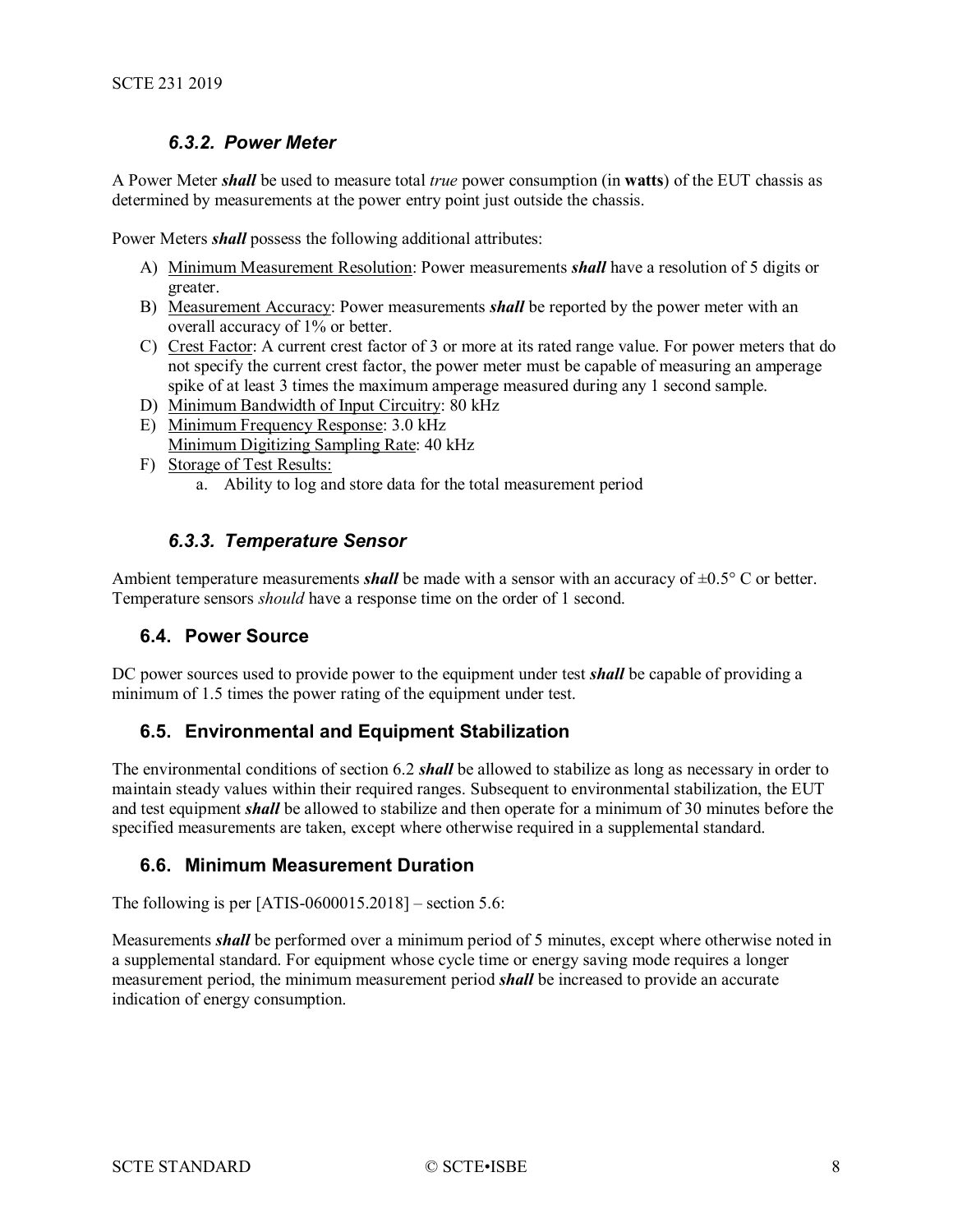# <span id="page-8-3"></span>**6.7. Test Configuration**

The following has been adapted from [ATIS-0600015.2018] – section 5.7:

Equipment under test (EUT) with multiple power connections (including redundant connections) *shall* have all feeds connected, and the power flow from all feeds *shall* be summed to obtain total system power.

Within this document, the typical environment in a cable facility has an ambient temperature as specified in section [6.2.1.](#page-5-4) The energy consumed by fans may be higher when operating at this temperature range than at lower temperatures. To capture this potential higher energy consumption, the EUT *shall* be tested in a thermally controlled environment (for example, a thermal chamber) of no less than the low end of the temperature range specified in section [6.2.1.](#page-5-4)

<span id="page-8-0"></span>Traffic *shall* flow throughout the system and *shall* exercise the set of features and functions defined in the supplemental standard for the specific type of equipment. Traffic parameters *shall* also be defined in each supplemental standard.

# *6.7.1. System Definition and Determination of Test Scenarios*

The equipment vendor will choose the set of hardware and software components comprising the system being submitted for testing. In general, these components can be a mixture of hardware versions and software versions. However, from the standpoint of **power consumption** characteristics, the vendor will deem a particular *system definition* as a product generation. A *product generation definition date*, representing the date this product generation was available for power consumption characteristic testing, *shall* be identified by the vendor. In equipment-specific supplemental standards where the applicable test configuration scenarios are dependent on a time range (e.g. 2015-2017), the scenario(s) *shall* be determined based on the product generation definition date. Note that the product generation definition date may apply even if hardware or software components are included in the tested system that were introduced by the vendor prior to that date. The system definition may be amended to include new hardware and software components that do not significantly affect the power consumption characteristics. These may include but are not limited to obsolete parts replacement, defect fixes, and/or software updates that apply to the same product generation and do not change the product generation definition date.

#### <span id="page-8-1"></span>**6.8. Power Measurements**

Per [ATIS-0600015.2018] – section 5.8, power measurements *shall* be performed for traffic conditions (line rate, profile, pattern, etc.) specific to the equipment type. For each traffic condition, power measurements *shall* be averaged over the recommended test interval. The SCTE standards specific to the equipment type will further define the traffic conditions and requirements.

All power measurements *shall* be taken at the main system power input of the EUT (i.e. just outside the EUT chassis). This implies that the measurement does *not* include the power consumption of devices external to the EUT chassis such as power supplies/rectifiers.

# <span id="page-8-2"></span>**6.9. Evaluation of Functional Density Metrics**

Guidance on the evaluation of the functional density metric(s) for a given equipment type is covered in the equipment-specific supplemental standard in the corresponding section that defines the metric(s).